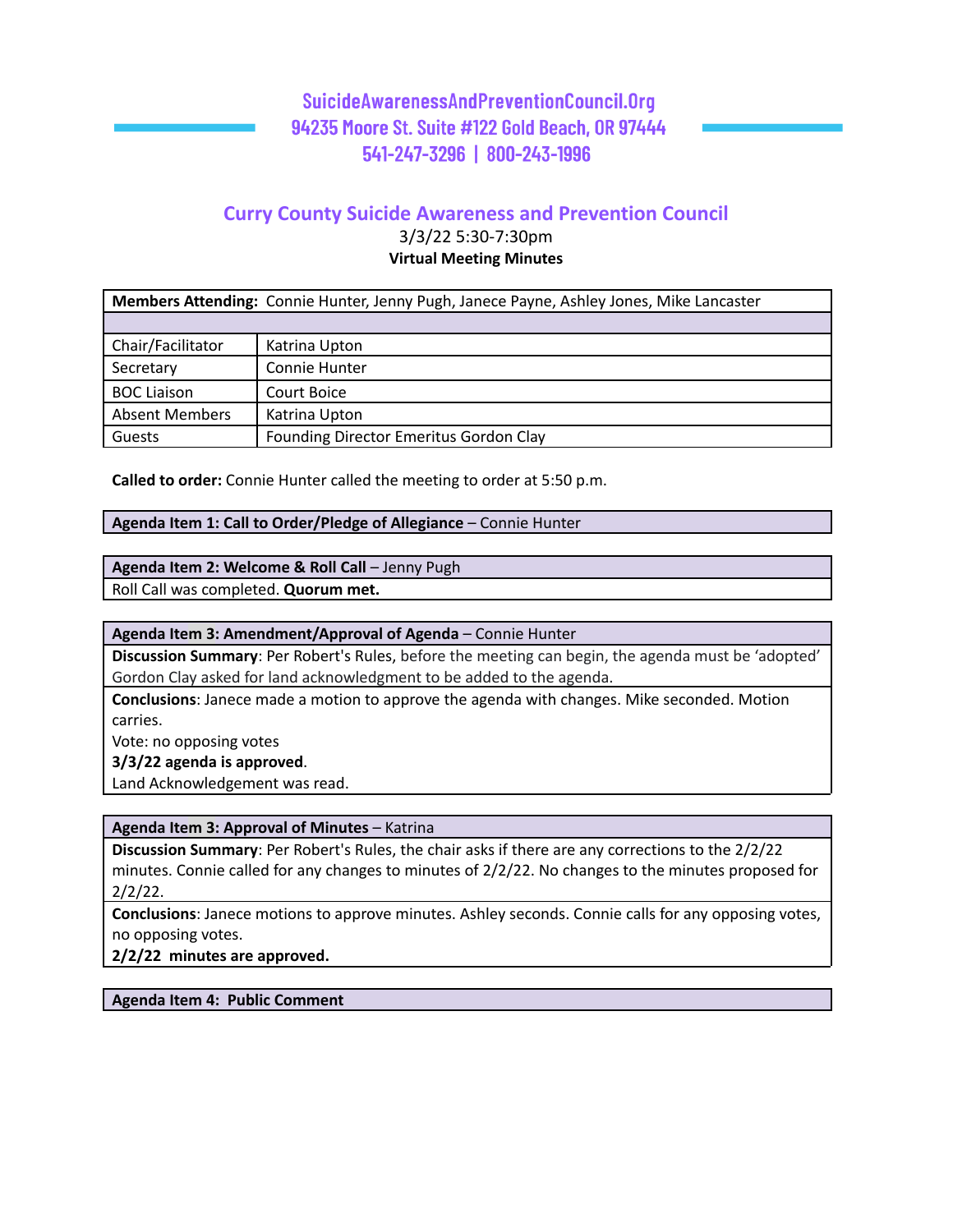**Discussion Summary**: The Brown Act requires that the public be allowed to address a deliberative body of a public Council prior to action on any item on the agenda. General public comments should come at the beginning of the meeting

● No public comments.

#### **Agenda Item 5: Discussion/Action Items**

#### **Discussion Summary**:

- Connie expressed appreciation for Jenny taking the secretary role.
- Janece asked to talk more about recruitment for the council. Vacation roles are currently; public safety, youth ambassador, and media. Suggestions and ideas for possible recruits were discussed. It was asked that the discussion of recruitment be added to the monthly agenda to be discussed till the council is full. Clarification on the age of the youth ambassador and their school status was given and discussion around the term limit related to the school calendar was explained by Clay Gordon. Ideally youth ambassador is appointed in their junior year but the term should run from July to July so they are part of the council through an entire school year. **Ashley Jones offered to recruit for youth ambassador. Janece offered to recruit for public safety and media. Contact previous council member Kelly Schellong to ask for referrals.**
- Gordon asked for the Logic Model PDF to be added to the website for the next meeting so a can vote on whether to adopt it or not at the 4/7/22 meeting. **Jenny, secretary, will make sure that occurs.**
- Let's Talk Lived Experience was discussed, Gordon asked for each member to take one or two months to write a piece to submit to the media to increase awareness. The following schedule was agreed upon: March(self injury): Jenny, April(Alcohol): Mike, May (Mental health): Jenny, June(PTSD): Connie, July (bereaved parents): Mike, August(overdose): Mike, September (suicide awareness): Gordon, October (Bullying): Ashley, November (Tolerance): Ashley, December (Reflection): Katrina. **Gordon will email to the council the outlined information for how to submit and what to include.**
- Connie Hunter asked for a type of reminder for the submission deadline of the 15th of the previous month. Suggestion was made for a shared calendar. Jenny proposed making a google calendar that the council can access and edit to include all dates and events related to the council.
- Gordon Clay presented on the Logic Model as it was adopted by Tillamook County as a way to keep track plans and actions and outcome of the Suicide awareness and prevention model.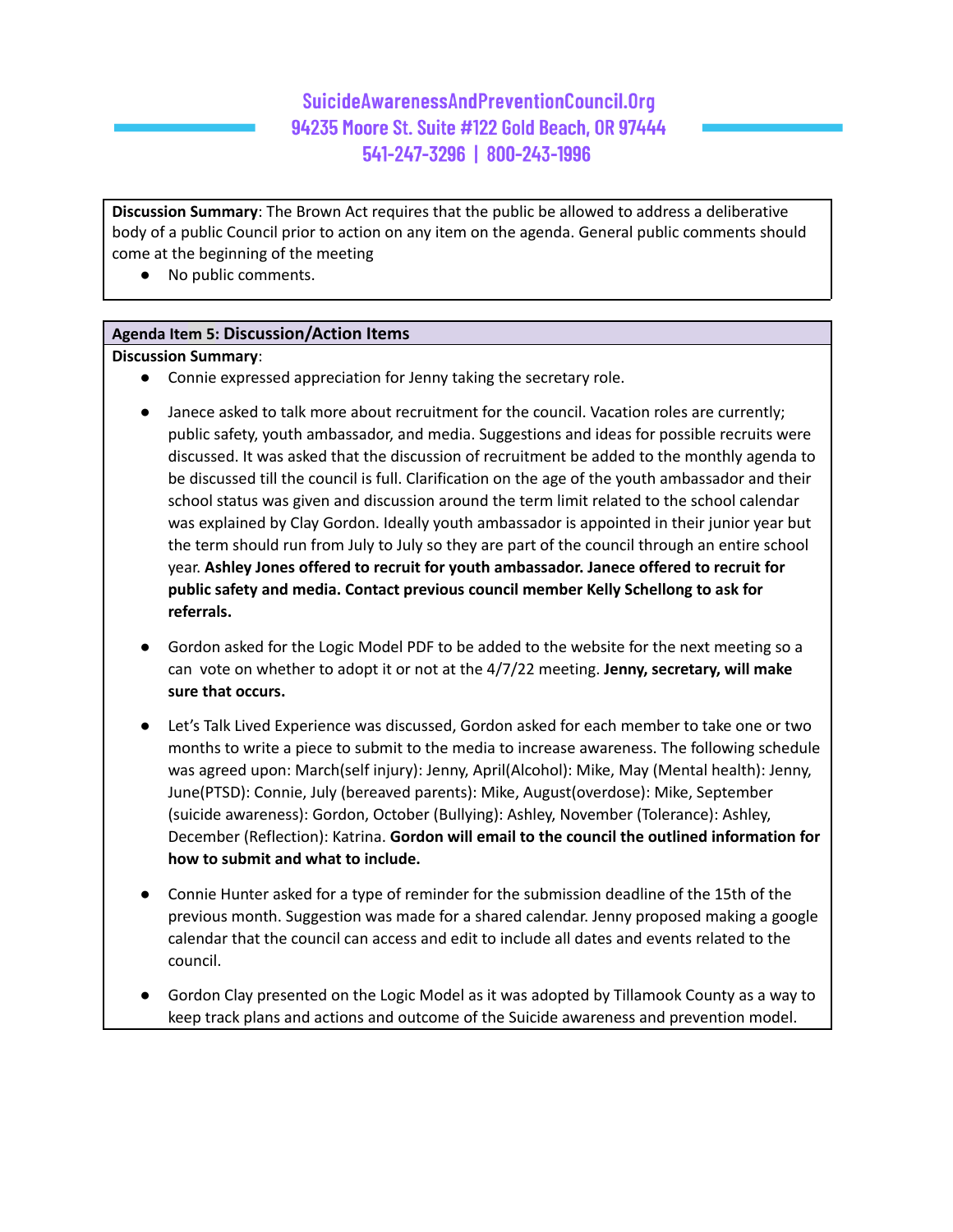Discussion of how this could be used by the council occured. **Jenny will include it as an action item for next meeting.**

| Agenda Item 6: Stakeholder/Sub Committee Reports                                                                                                                                                                                                                                                                                                                |                                                                         |  |                                                                                                                               |                                                                        |  |
|-----------------------------------------------------------------------------------------------------------------------------------------------------------------------------------------------------------------------------------------------------------------------------------------------------------------------------------------------------------------|-------------------------------------------------------------------------|--|-------------------------------------------------------------------------------------------------------------------------------|------------------------------------------------------------------------|--|
| <b>Discussion Summary:</b>                                                                                                                                                                                                                                                                                                                                      |                                                                         |  |                                                                                                                               |                                                                        |  |
| Substance Abuse/Recovery                                                                                                                                                                                                                                                                                                                                        | Mike Lancaster                                                          |  |                                                                                                                               |                                                                        |  |
| $\bigcirc$                                                                                                                                                                                                                                                                                                                                                      | Mike talked about Celebrate recovery, as it is a nationally recognized  |  |                                                                                                                               |                                                                        |  |
|                                                                                                                                                                                                                                                                                                                                                                 | recovery model and his group in Brookings is looking to expand north in |  |                                                                                                                               |                                                                        |  |
|                                                                                                                                                                                                                                                                                                                                                                 | Curry County. They have been running meetings in Brookings for 4        |  |                                                                                                                               |                                                                        |  |
|                                                                                                                                                                                                                                                                                                                                                                 | years. Although they usually function out of churches and are Christ    |  |                                                                                                                               |                                                                        |  |
|                                                                                                                                                                                                                                                                                                                                                                 | based, they welcome all regardless of religion. Mike has his Mental     |  |                                                                                                                               |                                                                        |  |
| Health First Aid Certification.                                                                                                                                                                                                                                                                                                                                 |                                                                         |  |                                                                                                                               |                                                                        |  |
| <b>Veterans Services</b>                                                                                                                                                                                                                                                                                                                                        | <b>Connie Hunter</b>                                                    |  |                                                                                                                               |                                                                        |  |
| $\bigcirc$                                                                                                                                                                                                                                                                                                                                                      |                                                                         |  |                                                                                                                               |                                                                        |  |
| Connie reported on her work with the Veterans Task Force including<br>working toward bringing trauma informed training to agencies that<br>work with veterans. She is working on zero suicide initiative with OHA.<br>She is working as a part of the Community Health Initiative Plan (CHIP).<br>She had opportunities to educate and support a veteran in the |                                                                         |  |                                                                                                                               |                                                                        |  |
|                                                                                                                                                                                                                                                                                                                                                                 |                                                                         |  |                                                                                                                               |                                                                        |  |
|                                                                                                                                                                                                                                                                                                                                                                 |                                                                         |  | community and an ER doctor upon repeated visits to the ER with the<br>veteran doing peer support. She has been working with a |                                                                        |  |
|                                                                                                                                                                                                                                                                                                                                                                 |                                                                         |  |                                                                                                                               |                                                                        |  |
|                                                                                                                                                                                                                                                                                                                                                                 | representative from the Portland VA that is working on trying to        |  |                                                                                                                               |                                                                        |  |
| improve care for veterans in rural areas.                                                                                                                                                                                                                                                                                                                       |                                                                         |  |                                                                                                                               |                                                                        |  |
| Youth Ambassador                                                                                                                                                                                                                                                                                                                                                | Vacation                                                                |  |                                                                                                                               |                                                                        |  |
| <b>Public Safety</b><br>$\bullet$                                                                                                                                                                                                                                                                                                                               | Vacant                                                                  |  |                                                                                                                               |                                                                        |  |
| Media                                                                                                                                                                                                                                                                                                                                                           | Vacant                                                                  |  |                                                                                                                               |                                                                        |  |
| Mental/Medical Health                                                                                                                                                                                                                                                                                                                                           | Jenny Pugh                                                              |  |                                                                                                                               |                                                                        |  |
| Jenny reported as an employee of Coast Community Health has been<br>$\circ$                                                                                                                                                                                                                                                                                     |                                                                         |  |                                                                                                                               |                                                                        |  |
| communicating with different providers and agencies to increase<br>awareness of services in the area. Reviewed agencies in the area,                                                                                                                                                                                                                            |                                                                         |  |                                                                                                                               |                                                                        |  |
|                                                                                                                                                                                                                                                                                                                                                                 |                                                                         |  |                                                                                                                               | Adapt is providing services in Port Orford, Gold Beach, and Brookings. |  |
|                                                                                                                                                                                                                                                                                                                                                                 | Freedom Health care is based out of Brookings but can serve people      |  |                                                                                                                               |                                                                        |  |